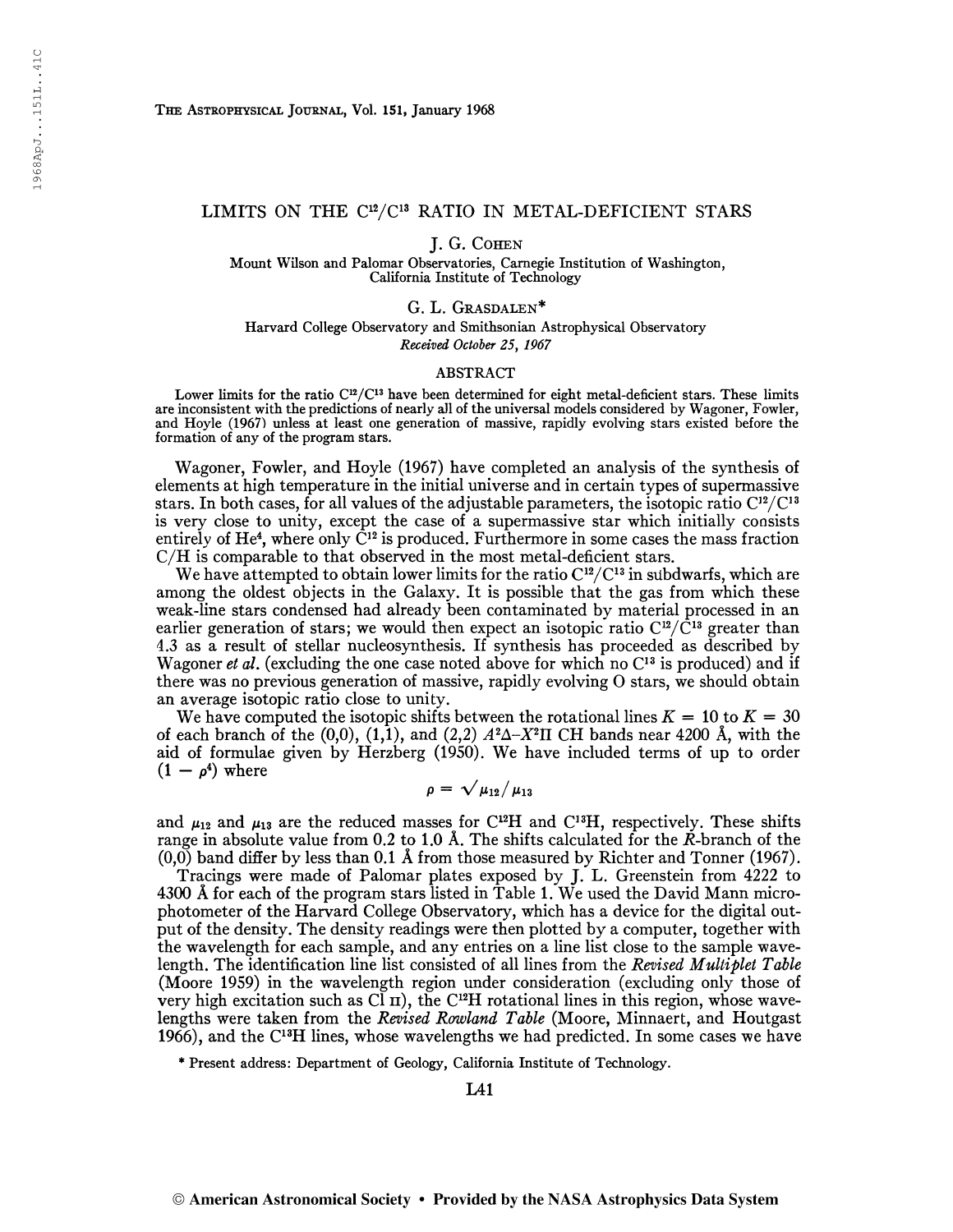also looked for features of the C<sup>13</sup>N<sup>14</sup> band near 3874 Å (Ganiaris, Bashkin, and Waddell 1966). Although the CN band is very strong in spectra of late-type stars for solar metal content, it is reduced in strength in subdwarfs by a factor of approximately  $(Z/Z_{sun})^2$ and hence its absence cannot significantly increase the lower limit for  $C^{12}/C^{13}$  obtained from examination of the CH band.

No definite indication of the presence of C <sup>13</sup> was obtained for any of the program stars. We have assigned the lower limits for  $\mathrm{C}^{12}/\mathrm{C}^{13}$  given in the sixth column of Table 1 on the basis of the depression below the apparent continuum at the positions of several relatively unblended C<sup>13</sup>H features. Because of severe problems of overlapping lines even in these metal-deficient cool objects, we cannot assign higher lower limits in spite of the high dispersion of the plate material. The limits to some extent reflect the strength

| Star                                                                                                                                                                    | Plate                                                                                                                      | Dispersion<br>$(\AA/\text{mm})$             | $T_{\rm eff}$                                                | (ZO/Z)                               | Lower Limit<br>C12/C18 | $Ref.*$                                                                   |
|-------------------------------------------------------------------------------------------------------------------------------------------------------------------------|----------------------------------------------------------------------------------------------------------------------------|---------------------------------------------|--------------------------------------------------------------|--------------------------------------|------------------------|---------------------------------------------------------------------------|
| $HD\ 2665 \ldots \ldots \ldots$<br>HD 5916.<br>HD 6582 $(\mu \text{ Cas})$<br>$HD 6755 \ldots $<br>HD 19445. 1<br>$HD$ 65583<br>$HD 122563 \ldots$<br>$HD140283 \ldots$ | Pc 8253<br>Pb 5329 <sup>2</sup><br>Pb 5323<br>Pc 8253<br>Pb 2345<br>Pb 4360 <sup>2</sup><br>Pb 3230a<br>Pb 4609<br>Pb 3176 | 9<br>4.5<br>4.5<br>4.5<br>4.5<br>4.5<br>4.5 | 4800<br>4400<br>5100<br>5200<br>5800<br>5300<br>4200<br>5600 | 37<br>10<br>60<br>$200 - 600$<br>150 | 13                     | к<br>Rţ<br>K<br><b>CS</b><br>SS <sub>t</sub><br>${\bf P}$<br>$\mathbf{C}$ |

LOWER LIMITS OF THE RATIO  $C^{12}/C^{13}$ 

\* References for  $T_{eff}$  and  $Z_{\bigcirc}/Z$ :<br>C, J. G. Cohen (1967), unpublished.<br>CS, J. G. Cohen, and S. E. Strom,  $A \phi$ . J., in press.<br>K, D. Koelbloed (1967),  $A \phi$ . J., 149, 299.<br>P, B. E. J. Pagel (1965),  $R, O.B., No. 104$ .<br>R, N.

These are stars for which no detailed abundance analysis has been performed. The reference is for values of  $U - B$  and<br> $B - V$ , which have been transformed into  $T_{\text{eff}}$  by a method described in SS, and into  $Z/Z\odot$  with th correlation.

of the C <sup>12</sup>H band, which increases as the effective temperature decreases. It is unfortunate that two of the three most metal-deficient stars have  $T_{\text{eff}}$  greater than 5500° K, so that the C<sup>12</sup>H band is very weak.

We have obtained tracings of several Balmer lines for HD 140283 only. Since the hydrogen lines are quite narrow, we can deduce an upper limit for the deuterium abundance. No shift in the line-center wavelength was seen for  $H\gamma$ ,  $H\delta$ , or  $H_s$ . In addition, though any line over 15 mÂ would be clearly detectable, no lines were observed at the wavelengths of the corresponding deuterium lines. We therefore conclude that the ratio D/H is less than 1/150 for this very metal-poor star. This is not surprising, since any deuterium initially present in the atmosphere will be carried by convection to a depth where it is destroyed during the phase of contraction toward the main sequence (Bodenheimer 1965).

Our lower limits to  $C^{12}/C^{13}$ , together with the large metal deficiency of many of the program stars, are inconsistent with the predictions of the models considered by Wagoner et al. except for the case of a supermassive star composed of initially  $He<sup>4</sup>$ , where only C 12 is produced. Therefore if any of the other universal models described by Wagoner et al. are valid, a previous generation of rapidly evolving massive stars must have existed before the condensation of any of the program stars.